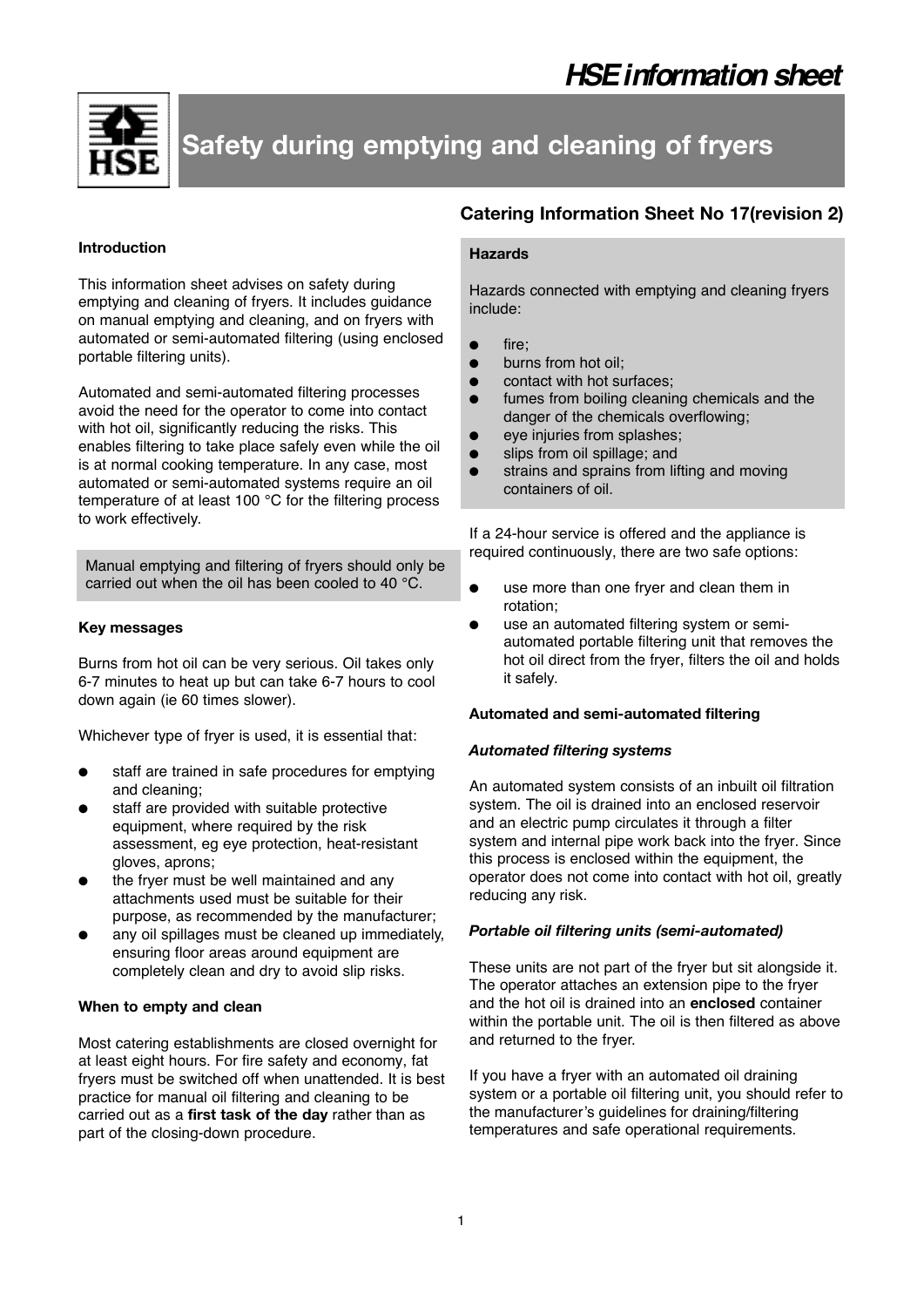These, together with your own risk assessment, will determine the need for suitable protective equipment. If there is still a risk from contact with hot surfaces or oil splashing, you may require eye protection, a protective apron and/or heat-resistant gloves/gauntlets.

## **Manual oil filtering**

This involves the operator draining the oil from the fryer, through a filter, into a suitable drain bucket or container and manually lifting it back into the fryer.

Rules for draining oil safely and in the correct sequence can be based on the following guidelines:

- Turn off the appliance, and turn off the power supply at the wall socket for electric, and the on/off control for gas.
- Allow the oil to cool, ideally for at least six hours, and check the temperature using a suitable probe thermometer before draining. Do not drain if the temperature is above 40 °C.
- Follow any manufacturers instructions and use the correct equipment (eg a detachable spout for the type of fryer being emptied), making sure any equipment required is brought to the fryer before the process starts.
- Depending on the type of fryer, oil will be drained by drain valve, removable spout, lifting container or by tilting.
- If the oil is too cold to drain easily, reheat it briefly and agitate with the fryer basket (for no more than one minute). Switch the appliance off and check the temperature (using a suitable probe thermometer) before emptying.
- Using a filter, run the oil into a suitable metal holding or heat-resistant hard plastic container. These containers will generally need carrying handles and a cover or lid. Before moving, make sure that the lid or cover is secure.
- Make sure that the container is empty and big enough to take the volume of oil being drained at any time.
- When large volumes of oil are being drained, it is safer to drain off in smaller amounts. This avoids overfilling the container and will reduce the chance of spillages when it is moved. Smaller amounts will also be easier to carry.
- Place the container in a safe place where it cannot be contaminated with chemicals, water or foreign bodies. Place the container on top of a drip tray to avoid any floor contamination.
- Do not dispose of waste oil down the drain. Disposal must comply with environmental legislation.
- Clean up any spillages **immediately**.
- Make sure floor areas around equipment are completely clean and dry to avoid slip risks (see also *Preventing slips and trips in kitchens and food service* Catering Information Sheet CAIS6(rev1) HSE Books 2005).

## *Other precautions*

Make sure the design of the drain-off tap prevents it being turned on accidentally:

- mark the tap clearly that it should not be touched;
- place warning signs near the tap;
- if possible, remove the tap handle when the fryer is switched on.

#### **Cleaning procedure**

This section may apply to all types of fryers:

- Turn off the appliance, and turn off the power supply at the wall socket for electric and the on/off control for gas.
- Make sure suitable protective equipment is worn, including eye protection (if appropriate).
- Check that other activities will not be put at risk by the cleaning activity.
- Check that the oil has been thoroughly drained and that there are no spillages that may cause slipping.
- Remove loose debris from the internal surfaces.
- Thoroughly wash all internal and external surfaces with suitable cleaning chemicals and check for any leaks.
- For stubborn residues, fill the fryer with your recommended cleaning agents and leave or simmer according to instructions.
- Do not leave the fryer unattended or allow it to boil as this may cause the fryer to cascade liquid onto the floor, causing additional scalding and slipping hazards.
- Drain the appliance and rinse thoroughly with plenty of water.
- Dry all internal surfaces and make sure there is no water left in the fryer.
- Check the drain valve is closed and working properly then refill and switch on as required.
- When refilling the fryer with oil, some help may be required if the oil container is too large or heavy for one member of staff. Where possible use smaller containers.
- Do not overfill the fryer. Follow the manufacturer's guidelines.
- Clean up any spillages **immediately**.
- Make sure floor areas around the equipment are completely clean and dry to avoid slip risks.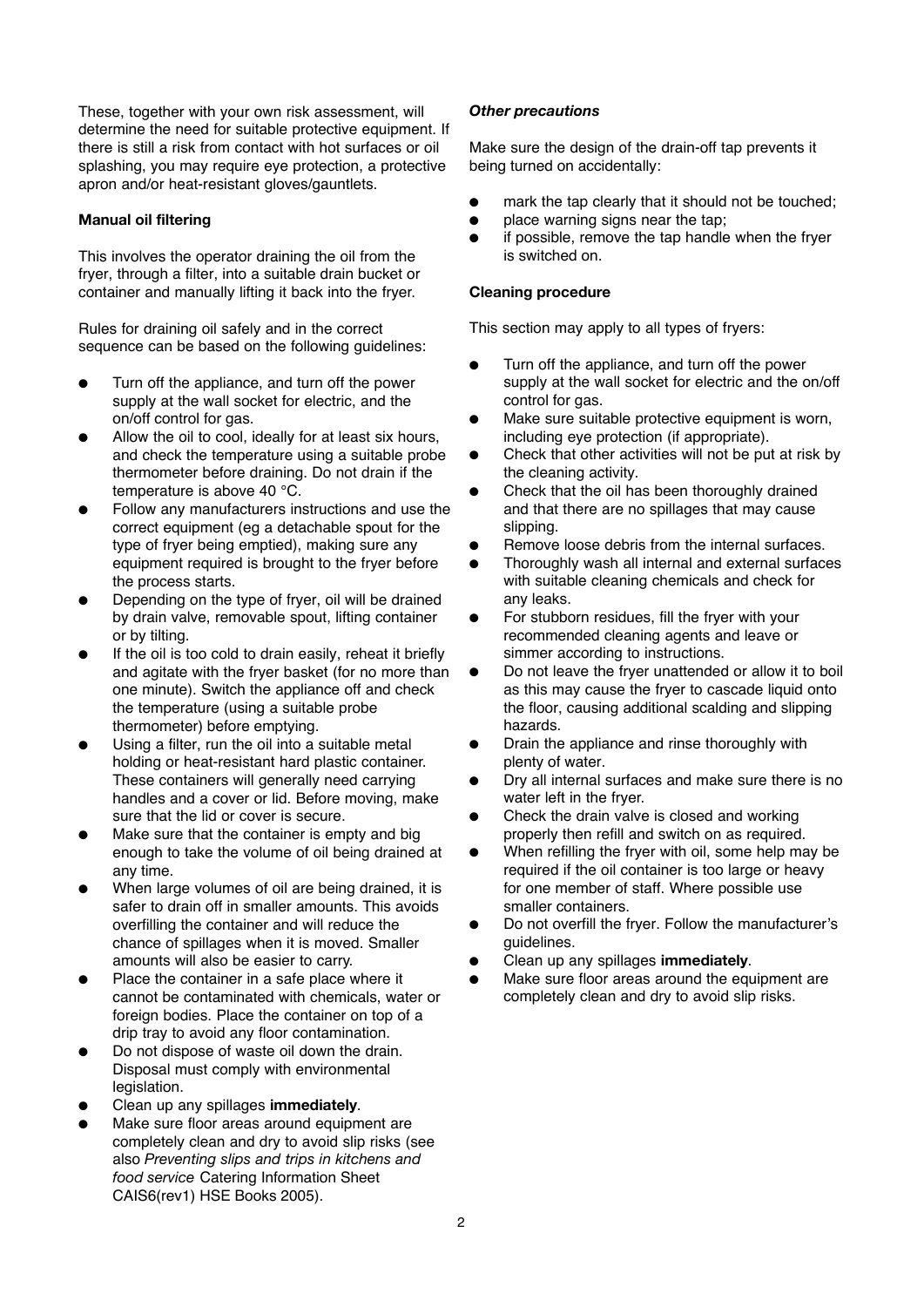## **Training**

This section may apply to all types of fryers:

- Only staff who have been trained in safe use of the cleaning chemicals and cleaning procedures for the fryer should be allowed to do this task.
- Staff should be trained in the reporting procedures if they find the equipment to be faulty.
- Staff should be made aware of the reasons for use of suitable protective equipment, ie gloves, eye protection.
- Risk assessments should be completed for hazardous chemicals and staff should be made aware of the correct procedures for the use of cleaning chemicals. Safety data sheets should be available to staff.
- A short, written procedure can act as a reminder to staff for both draining and cleaning operations.

#### **Further reading**

*Preventing slips and trips in kitchens and food service* Catering Information Sheet CAIS6(rev1) HSE Books 2005

*Planning for health and safety when selecting and using catering equipment and workplaces* Catering Information Sheet CAIS9 HSE Books 1997

*Maintenance priorities in catering* Catering Information Sheet CAIS12 HSE Books 2000

*Manual handling in the catering industry* Catering Information Sheet CAIS13 HSE Books 2000

*Safe use of cleaning chemicals in the hospitality industry* Catering Information Sheet CAIS22 HSE Books 2003

While every effort has been made to ensure the accuracy of the references listed in this publication, their future availability cannot be guaranteed.